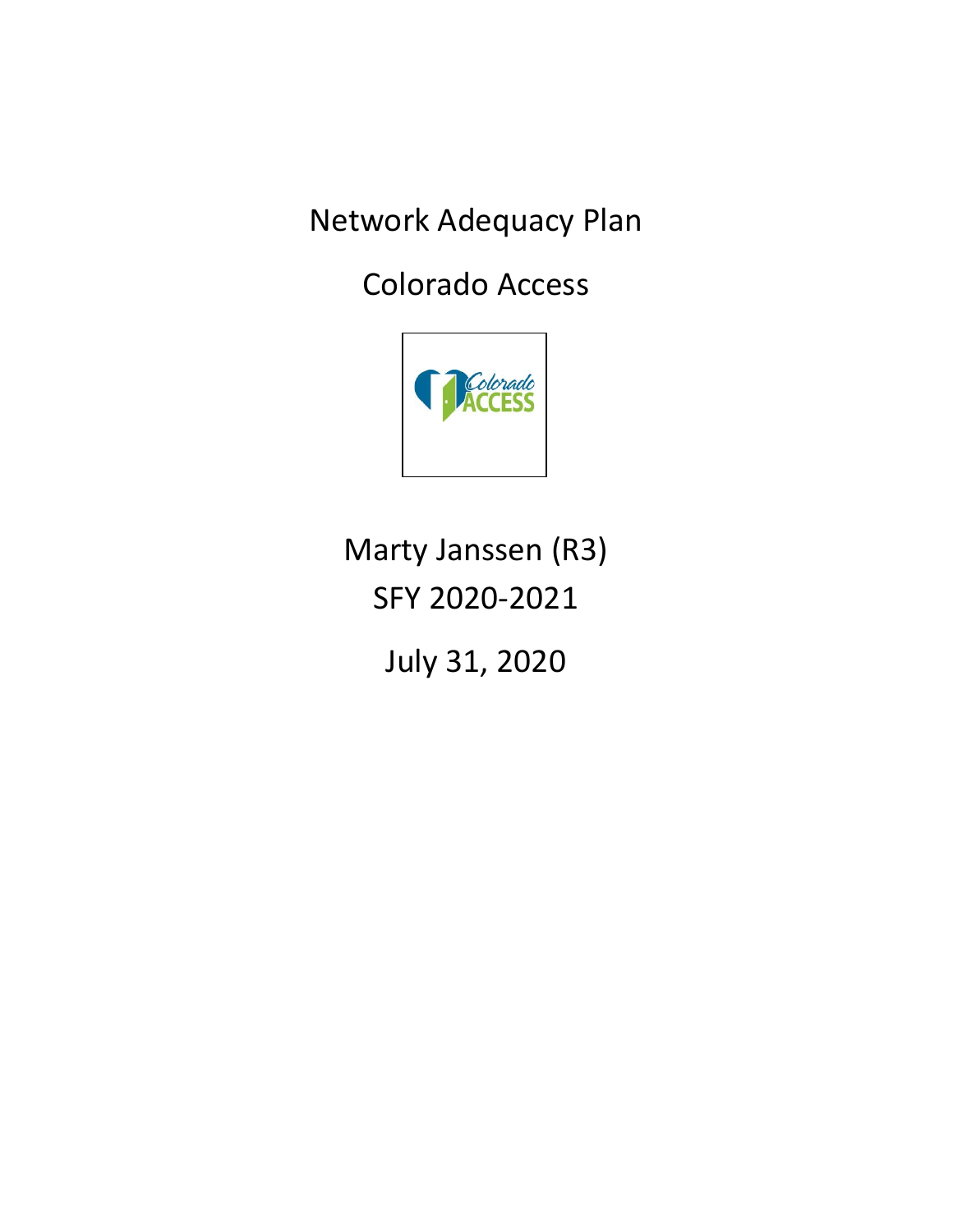#### **Introduction**

Colorado Access (COA) is dedicated to empowering its members with access to timely and appropriate health care and delivering comprehensive choice to members as they seek out providers and resources that best meet their needs. Building upon a history of partnership, engagement, and network development, COA is well positioned to meet or exceed the network adequacy standards established by the Regional Accountable Entity (RAE) contract for Region 3and is focused on continuing to grow and improve the COA network. This Network Adequacy Plan articulates the overarching approach that COA continues to employ toward cultivating and supporting viable provider participation, thus helping to expand options for members.

This report is written within the context of The Department of Health Care Policy and Financing (The Department) guidance provided in July for this year's plan and will address questions specific to that guidance. COA will continue to submit a Network Adequacy Report, on a quarterly basis, to help track and validate the successes and challenges of the strategies outlined in this plan. As always, COA is happy to provide further information and clarification to the Department upon request.

The Colorado Access Network Adequacy Plan addresses how member needs will be met by providing a comprehensive network of providers for both adult and pediatric members, and is as follows:

**How will the RAE maintain and monitor a network of appropriate providers supported by written agreements and is sufficient to provide adequate access to all services covered under the contract for members across all ages, levels of ability, gender and cultural identities, including those with limited English proficiency, that includes:** 

- **Adult and pediatric primary care providers;**
- **OB/GYNs;**
- **Adult and pediatric mental health providers;**
- **Substance use disorder providers;**
- **Psychiatrists;**
- **Child psychiatrists;**
- **Psychiatric prescribers; and**
- **Family planning providers.**

Colorado Access has extensive experience in developing and maintaining provider networks dedicated to servicing members of Health First Colorado (Colorado's Medicaid Program). The substantial provider networks COA established during its tenure as a Regional Care Collaborative Organization (RCCO) and Behavioral Health Organization (BHO) were the initial foundation for the Region 3 provider networks. Building on this foundation, COA continues to use various resources to further target potential new providers and grow its network. COA has a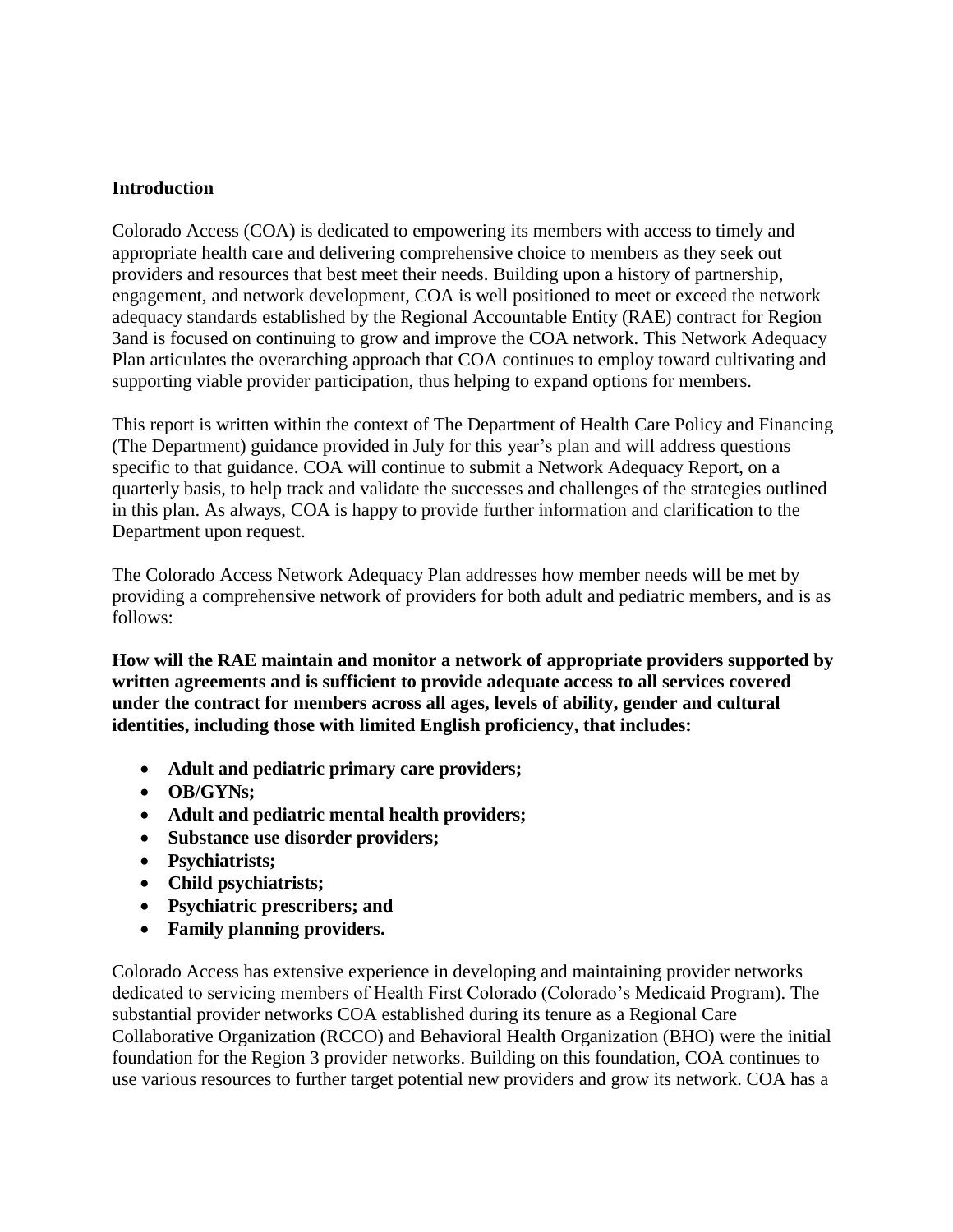dedicated provider contracting team that both initiates and responds to inquiries and requests to add providers to the network on a daily basis. These requests consistently arise from:

- Interested adult and pediatric physical health providers;
- Interested adult and pediatric behavioral health providers;
- Requests from contracted providers such as UC Health and other medical groups to add sites and providers;
- Inquiries from members, and referrals by the customer service team;
- Partnership with the Department and Health First Colorado Enrollment to outreach and contract with providers that have been requested by members, but who are not yet participating in the network.
- Extensive outreach by the provider relations team
- Referrals by community partners;
- Recently formed COA provider network recruitment and maintenance strategy group charged with adding new tools and technologies to use in the analysis of the network and implementation of new recruitment methodologies. This will help COA to be well positioned to add new providers in preparation for a greater number of members as a result of the COVID-19 pandemic.

In addition, COA continually monitors provider-to-member ratios to identify areas that need prioritization for targeted provider outreach. It is important to note, that COA is dedicated to contracting with every qualified and appropriate provider with a focus on building a high performing, quality network that helps COA meet the goals of the RAE program. Providers that join the primary care and behavioral health networks, must meet COA established network participation criteria and credentialing standards. Since the beginning of the RAE in July 2018, COA has seen a steady growth in the number of individual primary care medical providers (PCMPs) and sites in Region 3, as well as behavioral health providers.

To become part of the network, COA requires all providers complete a comprehensive provider application<sup>i</sup>, and to sign a Professional Provider Agreement (PPA). The PPA's Appendix 1, (aka the Provider Application) is used to assess each provider's readiness to meet the general primary care and behavioral health needs of members and to accommodate members with special needs. In addition to demographic data, the Provider Application captures the following information:

- Extended office hours;
- Additional languages spoken and interpretation services offered;
- ADA compliance and necessary equipment available for Medicaid enrollees with physical or mental disabilities;
- Accepting new patients;
- Adult primary care providers;
- Pediatric primary care providers;
- OB/GYN providers;
- Family planning providers;
- Cultural competency training;
- Provider name, address, telephone, email and website;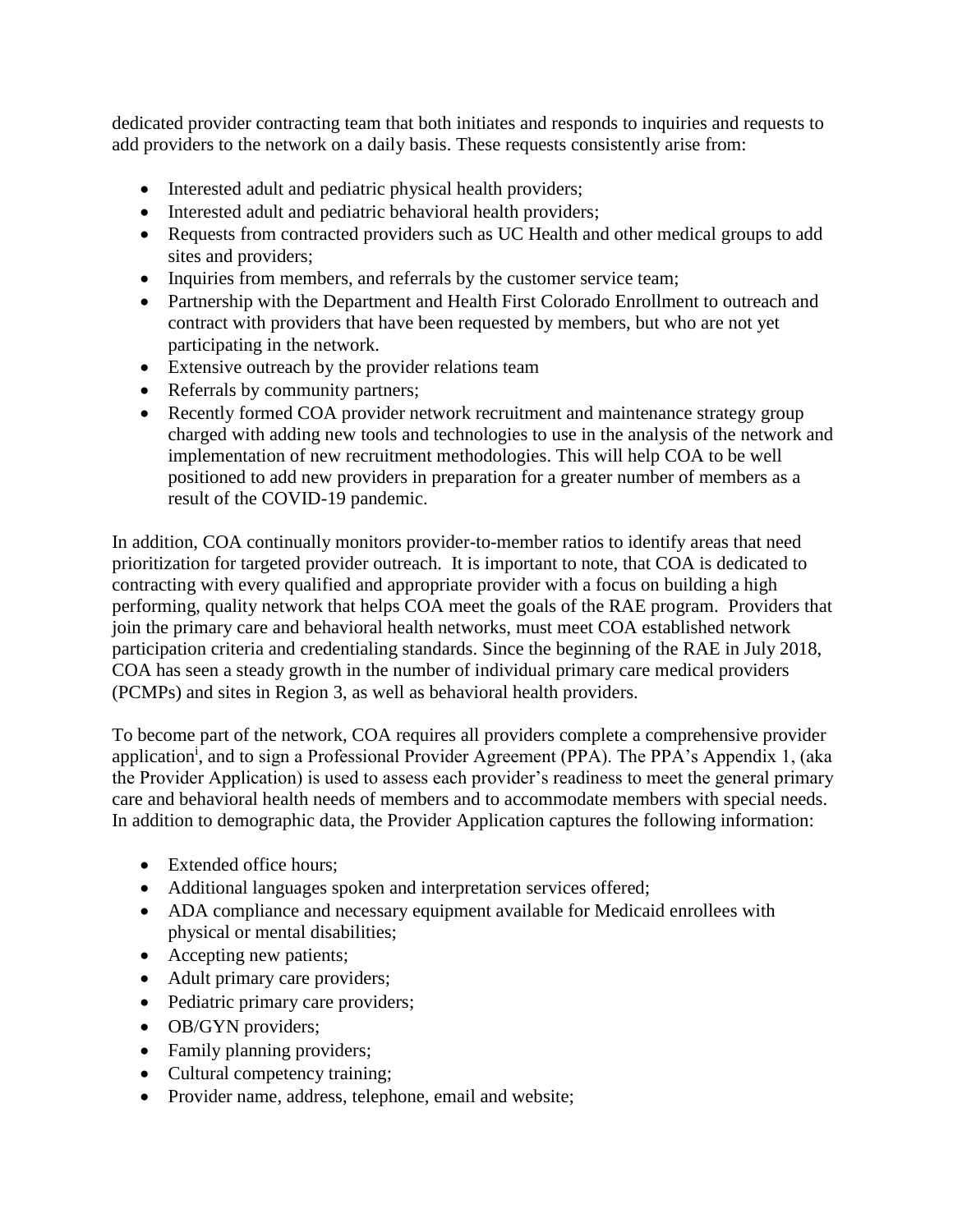- Ability to provide physical access, reasonable accommodations, and accessible equipment;
- Capacity to accept new Medicaid members;
- Cultural and language expertise; interpretation services;
- After-hours and weekend appointment availability.

Appendix 1 is a tool to survey providers for their readiness to render services to Health First Colorado enrollees with physical and mental disabilities. Compliance with the Americans with Disabilities Act (ADA) is a section noted, specifically, in the Provider Application and every COA provider will be required to complete it. Information gathered from the Appendix 1 is loaded into the COA credentialing system, sorted, and reported upon, on a regular basis. These reports are used to focus outreach and training by COA practice transformation and provider relations teams and to analyze where gaps may exist. Providers will be asked to update their Appendix 1 twice a year so that any additional data such as behavioral health subspecialties are captured. Historically, providers were asked to update Appendix 1 when their contract renews. Colorado Access is in the process of reviewing the information in the Appendix, as well as establishing more frequent updates by the providers. The goal will be to request updates by providers two times per year; with one time for PCMPs; and another time for Behavioral Health provider updates beginning in 2021.

In addition, COA works openly and extensively with community partners, COA community engagement, and member engagement teams, along with our Member Advisory Committee, to identify opportunities for increasing access to care for members with a disability and to better understand the barriers that exist for those members when accessing care.

Colorado Access has a long standing statewide behavioral health network. This network continued uninterrupted into the RAE implementation and is the foundation of COA efforts to ensure adequate access to behavioral health services for members. This existing network includes contracted relationships with every community mental health center in the state, hospital systems, institutes for mental disease (IMDs), behavioral health providers who are integrated with PCMPs, and independent behavioral health providers, statewide.

In addition to our existing behavioral health network COA continues to expand access through its AccessCare Services (ACS) subsidiary. ACS deploys telehealth services in a variety of settings, further augmenting the adequacy of the COA provider network. With a focus on integrating behavioral health support into primary care settings, and an emphasis on collaborative and team-based care, the ACS model utilizes an integrated approach to combine virtual mental health services within a physical health and primary care setting. It provides licensed behavioral health clinicians, substance abuse counselors, and psychiatric providers with the ability to screen, diagnose, provide brief intervention, and recommend psychotropic medication regimens, all while collaborating and coordinating care with the member's primary care medical home.

Updated methodology for member attribution and specified obligations within the RAE contract, require focused attention to ensure an operationally adequate network, regardless of the total number of providers under contract. COA continues to develop programs to address these challenges by offering consistent training to behavioral health providers that underscores the implications of site-based attribution and the best way to navigate eligibility, claims, and billing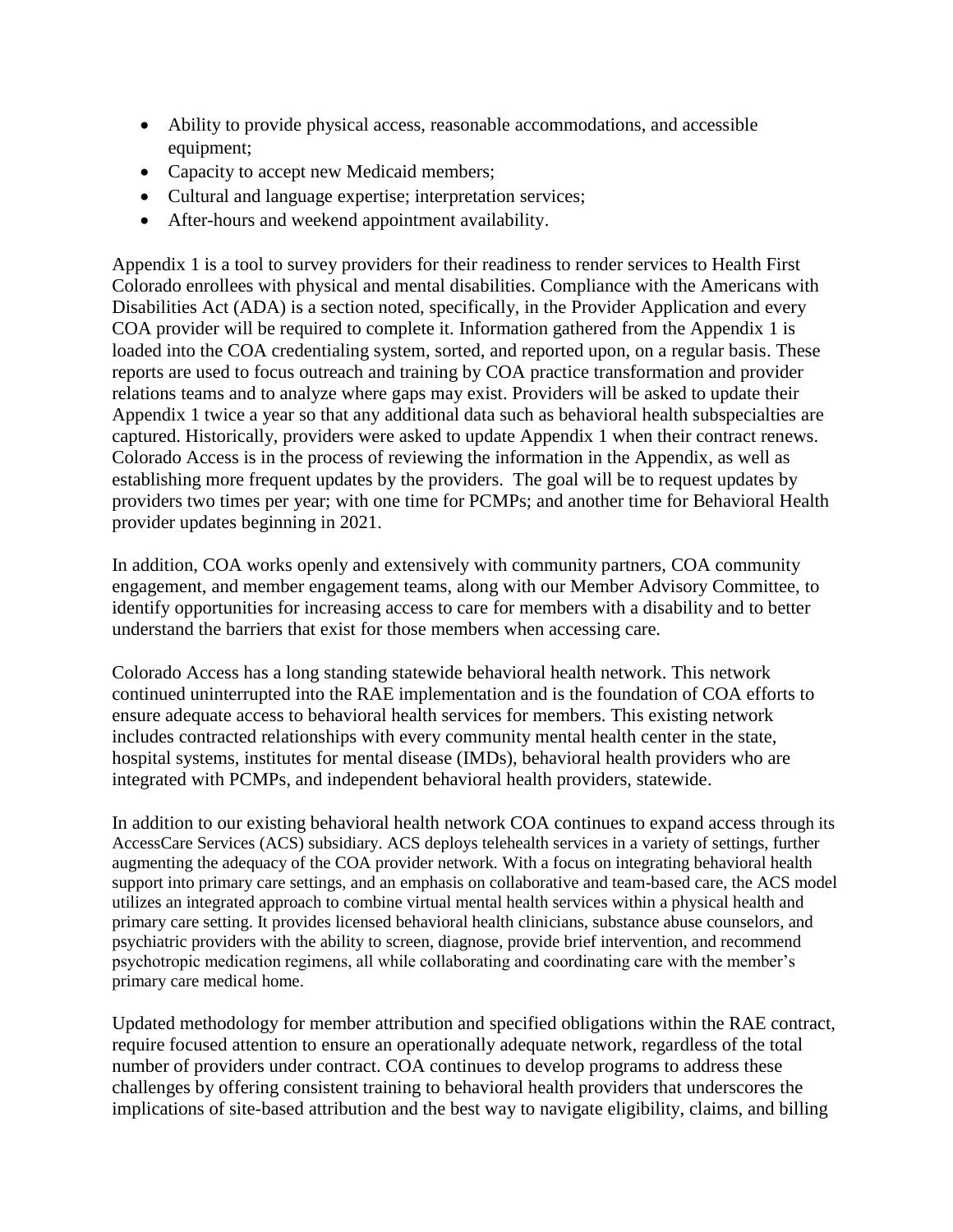issues. Conducted by the provider relations team and supported by provider contracting and behavioral health operations teams, trainings have been implemented in various forms, including:

- Provider forums and open houses, with appropriate COA staff members to answer questions and direct further inquiry;
- Telehealth trainings/webinars;
- Creation of webinars to address issues that impact numerous providers;
- In-depth one-on-one trainings and meetings with providers who request and need them;
- Extensive communications through provider newsletters and other email platforms.
- Availability of information, tools and resources on our online provider portal.

As COA continues to build on the Region 3 network, as noted above, COA consistently works on analyzing networks by county, comparing the existing network to the State's list of validated providers in all provider categories. This analysis helps inform the process of a highly strategic and focused recruitment effort of new providers. We will work to recruit these providers to help meet the needs of the anticipated increase in the number of members in Region 3as a result of the COVID-19 pandemic. Concurrent to this analysis is the Substance Use Disorder (SUD) workgroup which is comparing the existing SUD network to those listed on the State's website in preparation to ensure adequate coverage for the levels of care in the enhanced SUD benefit that will be implemented January 1, 2021. The SUD workgroups include staff members from provider contracting, provider relations, practice support, credentialing, quality, utilization management and senior clinical staff members. This work will ensure that COA has a SUD inpatient network that members can readily access when the new benefit is implemented.

#### **How will the RAE ensure accurate provider information is available to members?**

Colorado Access routinely performs provider update projects to ensure the provider data is accurate. The provider data analyst sends a roster of providers to each clinic location on a quarterly basis to verify that the information is accurate. The systems are updated based on the provider responses. In addition, during the recredentialing process, provider data is updated based on the CAQH credentialing applications. Colorado Access also makes available forms on the website for providers to use to submit adds, terms, and demographic updates.

### **How will the RAE make available to members accurate and timely provider information including:**

• **Name, address, telephone, email and website;** 

.

- **Ability to provide physical access, reasonable accommodations, and accessible equipment;**
- **Capacity to accept new Medicaid members;**
- **Cultural and language expertise (including ASL); and**
- **After-hours and weekend appointment availability.**

Colorado Access makes accurate and timely provider information available to members through an online provider directory<https://coadirectory.info/search-member> located on the Colorado Access website. Information is refreshed every evening for immediate updates and accuracy. All the information listed above is provided for the members in the search results. The provider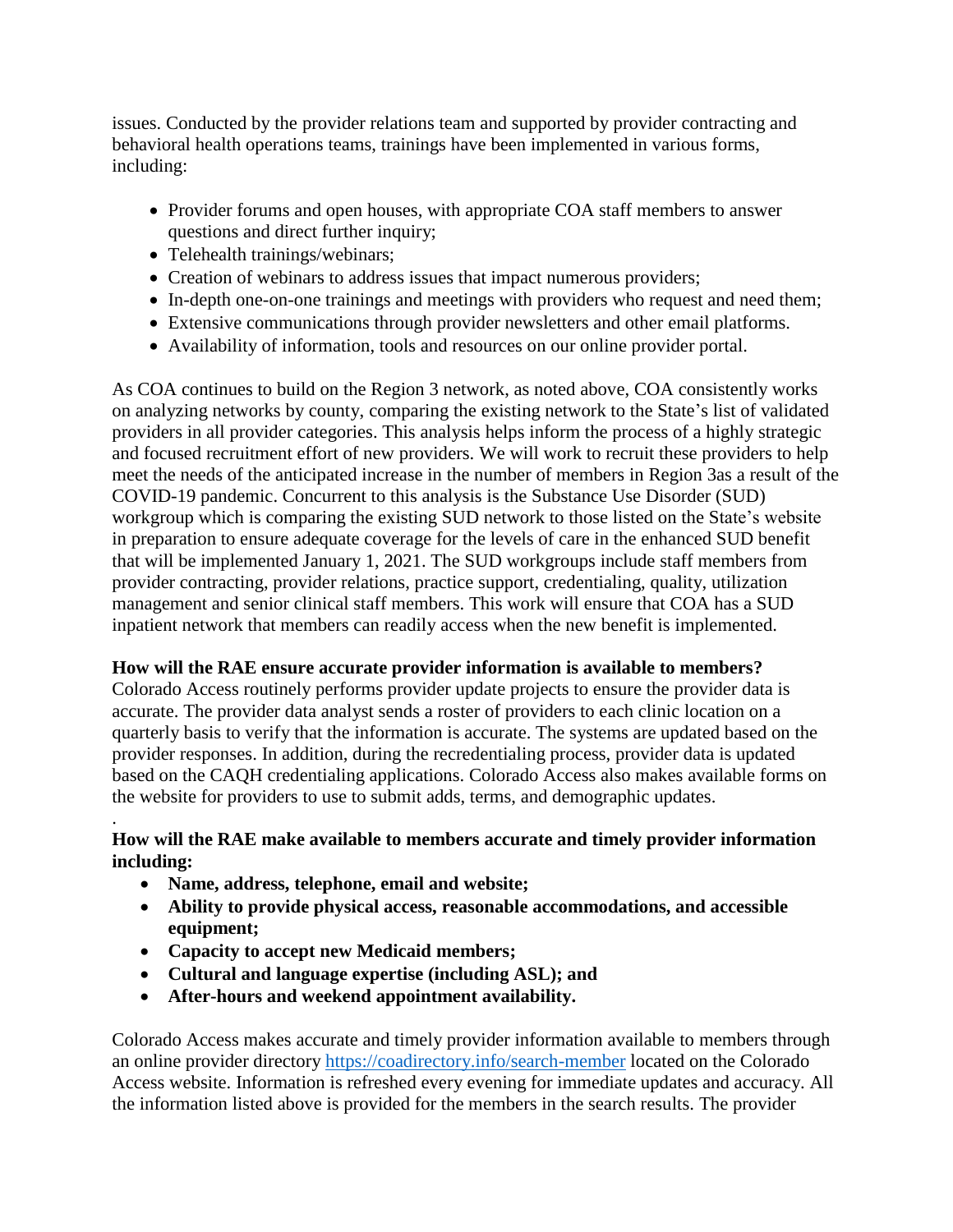contracting team has collaborated with other departments to developed a comprehensive appendix, which Colorado Access uses to collect languages spoken, cultural competency training, office hours, office website, behavior health subspecialties, whether the provider is accepting new members, ADA access capabilities, age ranges, and other detailed office address information such as address, phone, and fax numbers which informs the online directory.

## **How will the RAE calculate and monitor network provider counts, time/distance results, ratios, timeliness standards or other access to care metrics including the geographic location of providers in relationship to where Medicaid members live. (Please describe the software package(s) and/or processes that your MCE uses.)**

The Time/Distance Summary by Network Category and County is populated through data input and software applications. For the data input, providers are listed as in network and members are enrolled in the RAE line of business for reporting period. In-network providers include unique practitioners, practice sites and entity locations. COA has de-duplicated practitioners that work in multiple locations by their Medicaid IDs.

COA uses the following the software and process to calculate provider counts and time/distance results:

- GeoCoder (Version 4,4,0,0) from Optum Inc. to assign geo-codes and geo-names to provider and member data, and;
- GeoNetworks (Version 2017 1,0,0) from Optum Inc. to calculate driving times and distances based on access standards for each network category. The geo-coding was based on addresses, where we provided the full addresses of members in each county and providers in each network category. In some instances, the nearest location to a member residing in a specific county may be outside of this member's county of residence but within the time/distance standard.

When COA runs the report, the "Accessibility Matrix" template of GeoNetworks is used, where COA created Accessibility Matrix pages for each of the applicable provider groups/HCPF network categories. This template provides overall member and provider counts as well as member counts for those within and outside of time and distance access standards for their respective county classifications. COA assigned access standards for each of these provider groups/network categories based on the Department contract specifications.

Key points on the report:

- The software classifies members into its own counties and county classifications as U, R and F based on their zip codes and other address info;
- Time and distance calculations have been made by the software based on its classification of members and providers into their respective counties and county classifications;
- In the time and distance calculations, driving distance and driving time were assumed.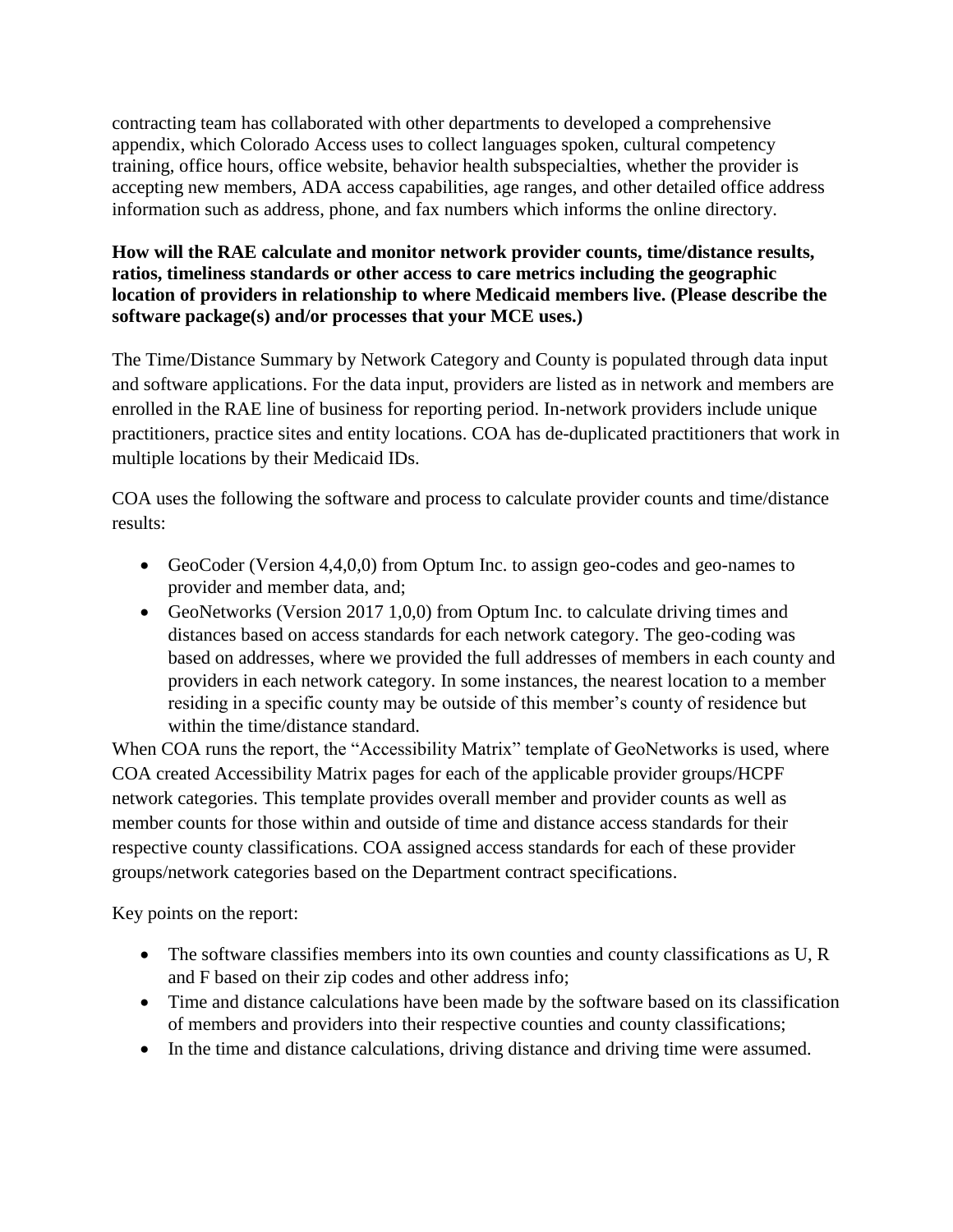## **How will the RAE determine the number of behavioral health providers in the network that are able to accept mental health certifications and how this will be continually monitored to ensure enough providers are available to meet the needs in the region?**

COA has 38 contracted Office of Behavioral Health designated facilities that accept mental health certifications. All of the COA contracted community mental health centers are licensed to accept mental health certifications. COA monitors the State's listing of OBH-designated facilities on a monthly basis and recruits any additional providers that are added to the State's listing with this designation. Additionally, the COA customer service, care management and quality teams notify the contracting team of any member access issues.

# **How will the RAE ensure its network of providers and other health neighborhood and community resources meet the needs of the member population in the Contractor's Region.**

Colorado Access is committed to ensuring that all members have an understanding of, and access to, providers and resources that will help them become healthy and remain healthy. This requires the unified efforts of numerous medical and non-medical partners aimed at defining mutually reinforcing agendas and supporting mutually reinforcing actions.

The provider network is continually monitored for network adequacy for all members with a special emphasis on children and youth with special needs, perinatal member, members with chronic conditions and Department of Corrections members. Using the practice support team, care management, and telehealth, COA is targeting these special populations by supporting our provider network in their care. Colorado Access monitors members' access to services through a secret shopper program as well as through customer service, care management, and member grievance departments. If, through the secret shopper program or if a member notifies Colorado Access of an issue finding appropriate care for their needs, care management contacts members to find the appropriate services. COA also continues to expand telehealth offerings to better meet the resource needs of member populations.

Through the validation review process conducted by the Practice Support team, COA reviews PCMP's practices and screening tools used to best manage special populations. By ensuring that evidence-based screening tools are used by our contracted providers, COA ensures that our members have access to interventions that they need. Understanding how special populations are defined and risk stratified also ensures that members receive appropriate interventions to manage their needs. Colorado Access' Telehealth Program has also expanded its scope to include referrals from Colorado Access Care Managers. This expansion to its virtual behavioral health service allows Colorado Access Care Managers to refer members that are not connected to a Mental Health Center or behavioral health provider, or who are not currently being treated for their behavioral health care needs, to the AccessCare Telehealth Team. This Telehealth program offers short-term mental health treatment and allows Colorado Access members to be seen for psychiatric and/or clinical counseling needs directly in their homes over telehealth. If, in the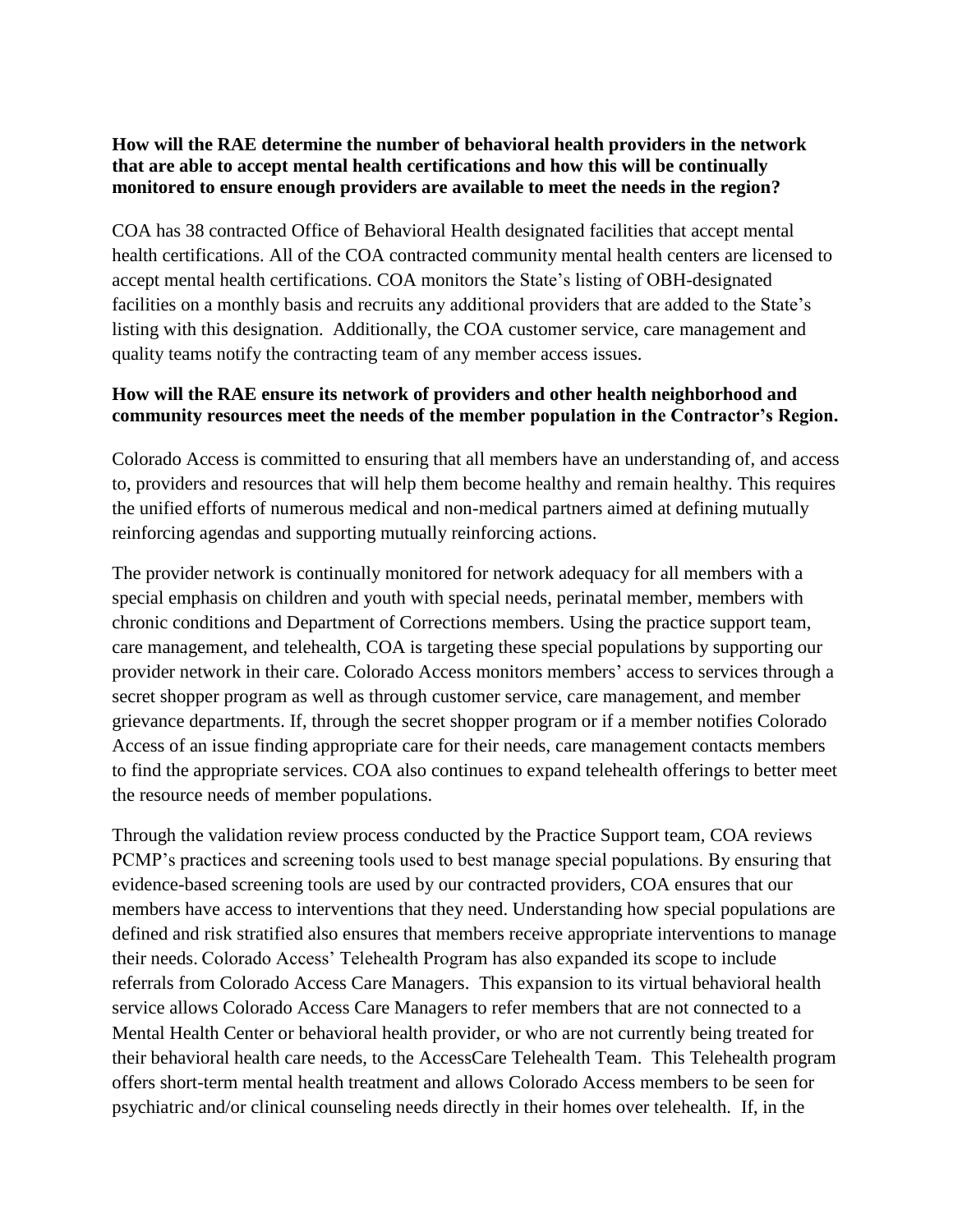course of treatment, it is determined that a member will need a longer term, higher level of care, the Telehealth Team will collaborate and coordinate care with Colorado Access Care Management to facilitate a connection and warm handoff to a Mental Health Center or appropriate level of care.

COA care management and care coordination teams focus on a variety of complex child and adult populations including, but not limited to: diabetes, asthma, COPD, pregnant women, children with special health care needs, and behavioral health. COA care managers work directly with our provider network, health neighborhood and community resources to assess overall member health needs and identify barriers to treatment to ensure successful member outcomes and access to coordinated care. To promote member-driven care, and ensure the needs of the member network are being met, COA care managers meet with members in provider offices, hospitals, community settings, and homeless shelters. COA care coordination activities include providing members with a variety of referrals and resources within our provider and community network, including primary care providers and specialty care services, DME equipment providers, transportation, and other community supports tailored to address each member's unique needs.

COA has established and maintains several key community partnerships that support an interdisciplinary approach to member care. These partnerships are key to cultivating communication pathways through which member needs are identified and barriers to access removed. Colorado Access will continue to expand upon these partnerships to help ensure that members have timely access to the services and resources they need. Examples include consistent outreach and communication with hospitals and health systems, small and medium sized PCMPs, work with county agencies and health alliances, single entry points and community centered boards, and continued partnership with regional PIACs and the Member Advisory Council to understand the evolving needs of membership and gaps in the network. In addition, COA children's care coordination workflows includes the involvement of assigned PCMPs and specialists, community partners, schools, community mental health centers and other agencies in the development and implementation of each member's care plan.

Through its AccessCare Services (ACS) subsidiary, Colorado Access continues to deploy telehealth services in a variety of settings, further augmenting the adequacy of the COA provider network. With a focus on integrating behavioral health support into primary care settings, and an emphasis on collaborative and team-based care, the ACS model utilizes an integrated approach to combine virtual mental health services within a physical health and primary care setting. It provides licensed behavioral health clinicians, substance abuse counselors, and psychiatric providers with the ability to screen, diagnose, provide brief intervention, and recommend psychotropic medication regimens, all while collaborating and coordinating care with the member's primary care medical home. With the advent of the COVID-19 pandemic, the ACS model expanded its scope to allow members the option to receive telehealth services directly in their homes, in addition to the primary care setting, allowing for continuity of care if patients were reluctant to receive care in the office setting. As a distinct group within the COA corporate